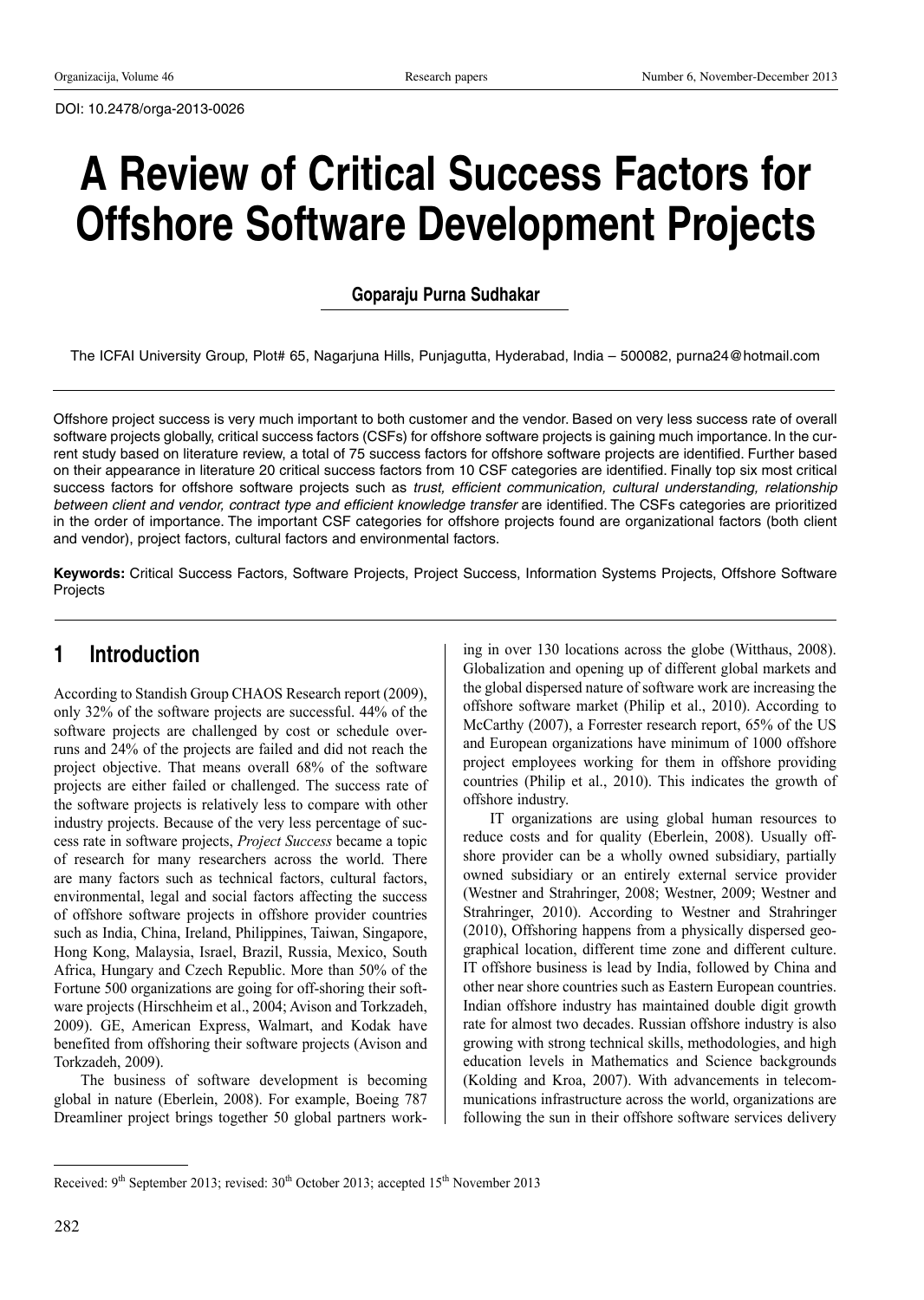(Jennex and Adelakun, 2003; Gengler, 2003; Hirschheim et al., 2004; Kolding and Kroa, 2007; Adelakun, 2008; Mechitov, 2008; Remus and Wiener, 2009). Organizations such as IBM, HP, Accenture, CapGemini, SAP, and Oracle have off-shored their work to many offshore service providers in Asia. The offshoring trend has increased since the Y2K and Euro currency transition (Adelakun, 2008).

The exhaustive literature for this current study was collected from journals such as *MIS Quarterly, MIS Quarterly Executive, International Journal of Project Management, Project Management Journal, Information & Management, Journal of Information Technology Management, Journal of Global Information Technology Management, Journal of Information Technology Cases and Applications, Communications of IBIMA*, *Information & Management, Sprouts: Working Papers on Information Systems, Journal of Information Technology Research, Indian Journal of Economics and Business*, *African Journal of Business Management, International Journal of Reviews in Computing, Journal of Universal Computer Science* and *Electronic Journal on Information Systems in Developing Countries.*  The literature review was carried out during February 2012 and April 2012, research design/model was done during May 2012 and July 2012, analysis of success factors and finding the research results was done during August 2012 and September 2012 and report writing was carried out from October 2012 to November 2012.

This paper is organized as, next section deals with why organizations go for off-shoring?, section-3 deals with research question, section-4 has exhaustive literature review, section-5 draws the conceptual model, section-6 explains the research methodology followed, section-7 has analysis of success factors, section-8 analysis of findings, discussion and comparison with previous studies and section-9 deals with limitations of current research, further research scope and implications for both industry and research community.

# **2 Why Organizations go for Off-shoring?**

Organizations go for off-shoring because of cost reductions/ advantages (Jennex and Adelakun, 2003; Prikladnicki et al., 2004; Hirschheim et al., 2004; Amberg and Wiener, 2006, Beverakis et al., 2007; Adelakun, 2008; DeHondt and Knapp, 2008; Raisinghani et al., 2008; Remus and Wiener, 2009; Avison and Torkzadeh, 2009; Patel et al. 2009; Nassimbeni et al., 2010; Philip et al., 2010; Capatina et al., 2011; Gold, Undated, 1a), differentiation, availability of global talent pool (Gengler, 2003; Hirschheim et al., 2004; Amberg and Wiener, 2006; Raisinghani et al., 2008; Remus and Wiener, 2009; Avison and Torkzadeh, 2009; Patel et al., 2009), cheap labor in developing countries (Gengler, 2003; Hirschheim et al., 2004; Patel et al., 2009), reduced time to market (Raisinghani et al., 2008; Remus and Wiener, 2009), efficiencies, flexibility in product delivery(Kolding and Kroa, 2007; Nassimbeni et al., 2010), access to new technologies, resources and skills (Jennex and Adelakun, 2003; Hirschheim et al., 2004; Adelakun, 2008; Raisinghani et al., 2008), focus on core competencies (Beverakis et al., 2007; Raisinghani et al., 2008; Avison and Torkzadeh, 2009), access to new markets (Prikladnicki et al., 2004), competitive advantage, operational reasons, economic reasons (Jennex and Adelakun, 2003; Adelakun, 2008; Avison and Torkzadeh, 2009; Nassimbeni et al., 2010), time zone advantages (Raisinghani et al., 2008), round the clock services (Hirschheim et al., 2004; Raisinghani et al., 2008) and in current days for the quality of work (Eberlein, 2008). The high labor costs in western countries and cost savings are also leading to offshoring the software projects to Asian and Eastern European countries where the development costs are relatively less (Westner, 2009; Westner and Strahringer, 2010). According to Westner and Strahringer (2010), German companies have faced difficulty in offshoring software projects because of language and cultural barriers. In the initial days of offshore industry growing number of global organizations have reported disappointments and failures of offshore projects (Ranganathan and Balaji, 2007). Thus, there is need for and importance of this area to be studied and researched. Current day organizations are looking in offshore providers not only cost advantages they are providing but also their stability and attrition rates (Kolding and Kroa, 2007). Offshoring has changed the way software products are designed, constructed, tested and deployed (Prikladnicki et al., 2004).

Organizations see for certain criteria in offshore service provider while going for offshoring such as their reputation, list of clients, CMM (Capability Maturity Model) level, references (Ranganathan and Balaji, 2007), information systems security (Nassimbeni et al., 2010), business strategies (Hirschheim et al., 2004; Beverakis et al., 2007), national culture, organizational culture, HR policies, quality initiatives and attrition rates (Witthaus, 2008). According to Westner and Strahringer (2008), organizations choose projects for offshoring based on the project size, codification, business criticality, project complexity, costs, intellectual property, labor intensity, requirements stability, strategic importance, technological availability and the language (Capatina et al., 2011) spoken at offshore service provider. The software projects to be offshored should have significant duration and significant size to offshore (Westner and Strahringer, 2008). Extensive coding prone projects are more suitable for off-shoring. Low complexity and highly modular projects are suitable for offshoring (Westner and Strahringer, 2008).

Offshoring phenomenon has mixed response in the world (Marcon and Gopal, 2004). Offshore development is labor intensive, complex, technology intensive, knowledge intensive (Mathrani et al., 2005), multi disciplinary and requires lot of information flow (Dyrhaug et al., 2003). Risks are not removed totally when organizations go for off-shoring. There exists little empirical evidence in the literature which shows the cost reductions with offshoring (DeHondt and Knapp, 2008). In fact, new set of risks get added because of cultural, language and time zone issues requiring more rigorous risk managements for offshore software projects (Eberlein, 2008). The complexity of project work increases because the teams are geographically distributed in different parts of the world (Westner and Strahringer, 2010). Sometimes offshoring may lead to layoffs at client location (Remus and Wiener, 2009),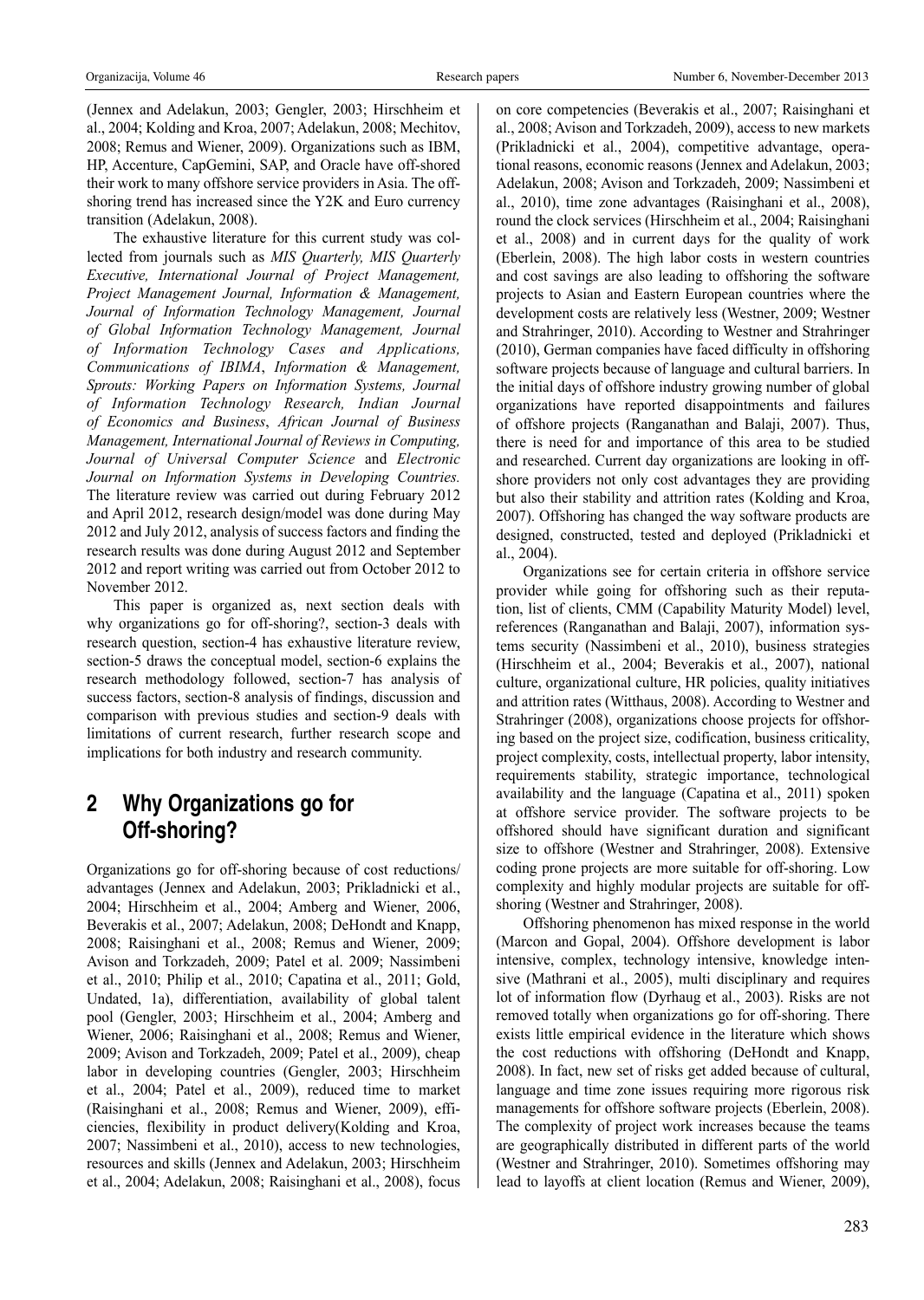or transfer some of the employees to vendor organization and become contractors to the client organization. Overall it leads to lot of restructuring and change of roles and responsibilities at client location (Ranganathan and Outlay, 2009) and sometimes brings in lot of confusion and ambiguity in role and responsibilities because of introduction of vendor employees into the project. Other concerns of off-shoring include data thefts, cyber crimes, intellectual property issues, network security issues and political climate (Mechitov, 2008).

The IT offshoring leading to resizing the client staff may lead to low morale, stress, reduced commitment, loss of trust, anxiety and resentment in retained employees at client location (Ranganathan and Outlay, 2009). According to DeHondt and Knapp (2008), offshoring software work brings in additional costs such as lock-in, knowledge transfer costs,

technology transfer costs, transition costs, legal and liability costs, vendor management costs and cultural adaptation. Thus the CIOs (Chief Information Officers) and CTOs (Chief Technology Officers) have to make offshoring as a strategic long term plan rather than a tactical activity. They should very clearly communicate the roles and responsibilities of the individuals in the team (Ranganathan and Outlay, 2009). Also the customer organizations maintain a pool of offshore service providers to reduce the costs, and bring in competition among service providers and for high performance and high quality levels (DeHondt and Knapp, 2008). According to Hirschheim et al. (2004) the challenges of offshoring software projects include cultural factors, infrastructure and security issues, geographical distances, morale and public opinion. Overall

| Researcher(s)                     | <b>Study Type</b><br>(Literature Review/<br>Conceptual/<br><b>Empirical/Case Study)</b> | <b>Sample Size</b>                   | <b>Research Techniques Used</b><br>(Questionnaire/Interviews/<br>Observation) | <b>Number of CSFs</b><br>Recommended |
|-----------------------------------|-----------------------------------------------------------------------------------------|--------------------------------------|-------------------------------------------------------------------------------|--------------------------------------|
| Jennex and<br>Adelakun (2003)     | Literature Review + Empirical<br>study                                                  | 210 respondents                      | Questionnaire                                                                 | $31$ CSFs $\ge$<br>6 Key CSFs        |
| Dyrhaug et al.<br>(2003)          | Case study                                                                              | 2 projects                           | Semi-structured Interviews                                                    | 11                                   |
| Prikladnicki et al.<br>(2004)     | Case study                                                                              | 1 organization                       | Interviews                                                                    | 6                                    |
| Mathrani et al.<br>(2005)         | Case study                                                                              | 3 organizations                      | Interviews                                                                    | 19                                   |
| Amberg and<br>Wiener $(2006)$     | Literature review                                                                       | 22 interviews                        | Interviews                                                                    | 29                                   |
| Huang and Trauth<br>(2007)        | Empirical study                                                                         | 12 Interviews                        | Semi-structured Interviews                                                    | $\mathfrak{Z}$                       |
| Ranganathan and<br>Balaji (2007)  | Empirical study + Case study                                                            | 18 companies                         | Focus Group Discussions+<br>Interviews                                        | 10                                   |
| Adelakun(2008)                    | Conceptual                                                                              | 23 references                        | <b>Literature Review</b>                                                      | 32                                   |
| DeHondt and<br>Knapp (2008)       | Conceptual                                                                              | 41 references                        | Literature Review                                                             | 8                                    |
| Eberlein (2008)                   | Empirical study                                                                         | 15 Interviews                        | Semi-structured Interviews +<br>Questionnaire                                 | $\overline{2}$                       |
| Raisinghani et al.,<br>2008       | Conceptual                                                                              | 47 references                        | Literature Review                                                             | 5                                    |
| Westner (2009)                    | Empirical/Quantitative<br>research                                                      | 47 Interviews                        | Questionnaire + Interviews                                                    | $\sqrt{5}$                           |
| Rai et al. (2009)                 | Empirical study                                                                         | 155 projects                         | Field study + Project Database                                                | 15                                   |
| Remus and Wiener<br>(2009)        | Literature Review + Case<br>Study                                                       | 103 respondents $+$<br>22 interviews | Questionnaire + Interviews                                                    | 29                                   |
| Westner and<br>Strahringer (2010) | Empirical study                                                                         | 304 respondents                      | Questionnaire                                                                 | 5                                    |
| Gold (Undated, 1a)                | Conceptual                                                                              | 1 person + 9 ref-<br>erences         | Opinion based                                                                 | 6                                    |

*Table 1: Previous research studies on CSFs for Offshore Software Projects*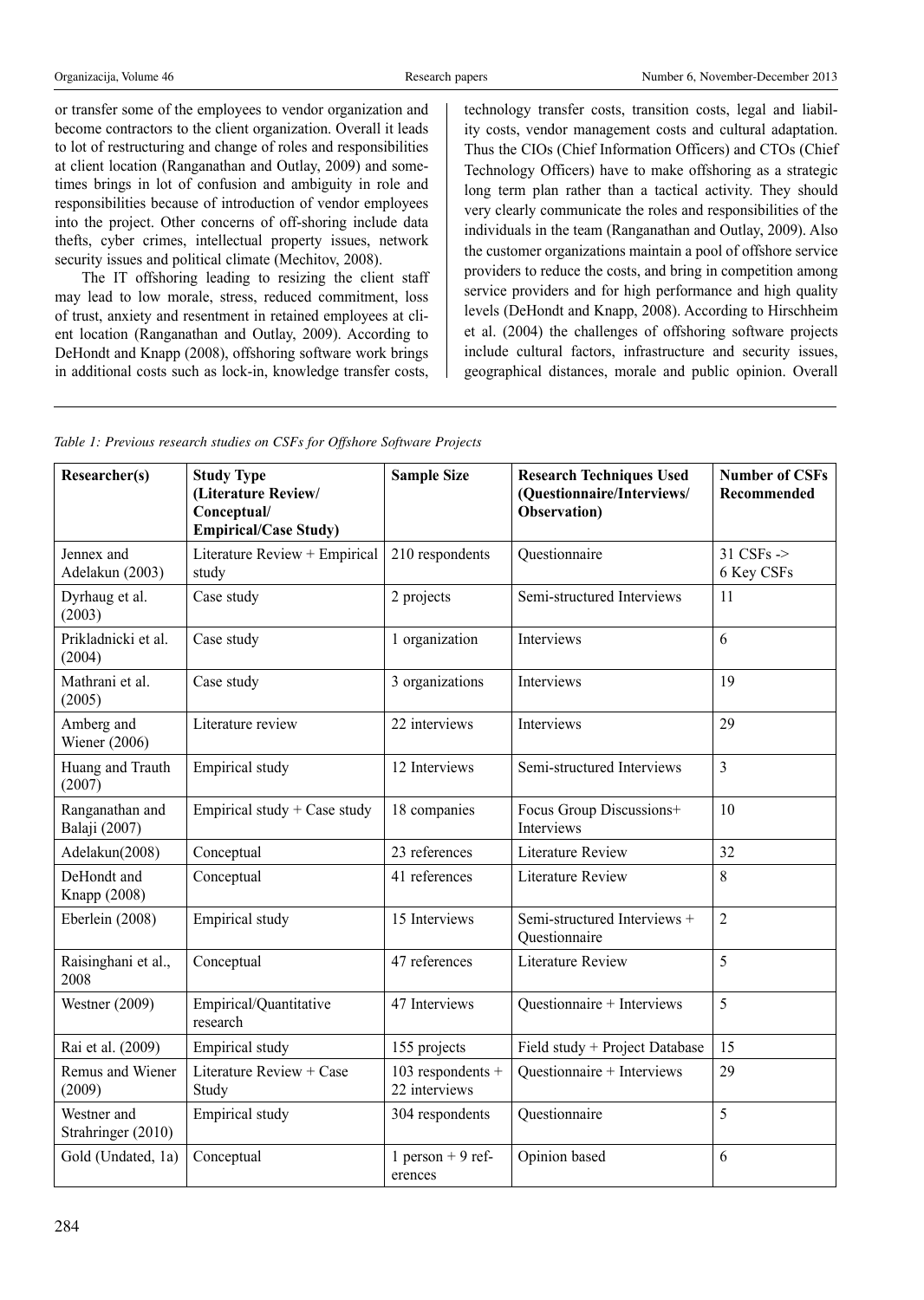offshore software development reduces the costs of software application development (Jennex and Adelakun, 2003).

# **3 Some Research Questions related to offshore software projects**

The main research questions considered are:

- What are the critical success factors for offshore software projects?
- What are the categories of CSFs for offshore software projects?
- What is the conceptual model consisting of CSFs for offshore software projects and project success?

The objectives of current research include

- The research objective is to develop a conceptual model of critical success factors for offshore software development projects.
- The objective is to find the most critical success factors (CSFs) for offshore software development projects.

# **4 Previous Studies on Offshore Software Projects**

There are very few research studies on critical success factors for offshore software projects with performing organizations perspective (Mathrani et al., 2005). One among them is the study of offshore projects from an Indian offshore service provider by Rai et.al. (2009). Another research study from outsourcer's perspective is Mathrani et al. (2005). The active research on critical success factors for offshore software projects has started after 1990 even though the off-shoring was there for the past 3 decades (DeHondt and Knapp, 2008). For example, Tata Consultancy Services (TCS) of India was the early entrant in 70's into the programmers supply to US customers and later to off-shoring. There are very limited empirical studies in this area (Mathrani et al., 2005; Amberg and Wiener, 2006) and majority are opinion/practice based (Remus and Wiener, 2009) or conceptual studies (See Table 1). The research on offshoring is still in initial or theory building stage (Westner, 2009).

Carmel (2003) has suggested an "Oval model" comprising success factors for offshore software industries of different counties. Those factors are government vision, policies, technological capabilities and infrastructure, human capital, wages, industry characteristics, needed capital, quality of life and international linkages between different groups, firms and organizations. According to him, India, Ireland and Israel have already succeeded in this industry. Having internationally recognized quality certifications such as CMMi (Capability Maturity Model Integrated) and ISO (International Organization for Standards) are important for the success of offshore software industries.

Jennex and Adelakun (2003) have done an empirical study and found 31 CSFs for offshore software projects with both client and performing organization perspective. Based on the literature review five success factor groups such as people factors, business infrastructure, technical infrastructure, regulatory interface and client interface with 31 CSFs are identified. Among these 31 factors, six factors known as telecommunications infrastructure, outsource workers technical skills, outsource workers general knowledge, client knowledge, trust, and intellectual property rights are identified as most critical success factors for offshore software projects based on empirical study. They used statistical techniques such as mean, standard deviation and ANOVA for the data analysis purpose.

Dyrhaug et al. (2003) has taken multiple case study approach with semi structured interviews to find out the critical success factors of managing offshore software projects in Norway. They have identified 11 CSF categories such as Global/Industry related, internal influences, temporal and enduring, risk abatement, performance/quality, macro environment, senior management in the company, between project organization and supporting organization, current and future, special monitoring and modification management. They ignored the project characteristics, knowledge transfer and technology transfer issues in their CSFs model.

An early study Prikladnicki et al. (2004) have done an empirical study of a Brazilian offshore software development center to find out the difficulties, solutions and critical success factors of offshore insourcing of the projects. They suggested the critical success factors such as software development process, infrastructure, training, planning and engagement, team integration, and communication for offshore projects which are insourced; that is, executed in wholly owned subsidiary in a foreign country. Sundberg and Sandberg (2004) have studied the critical success factors for an insurance project of national importance in Sweden using interviewing techniques.

Mathrani et al. (2005) have given an outsources perspective on critical success factors for offshore projects by a study based on case study approach on organizations from New Zealand and India. Amberg and Wiener (2006) have studied the critical success factors for offshore software development projects in Germany from Client organization perspective using a web based survey and interviews. They found 29 CSFs for offshore projects from customer perspective. Those CSFs come under categories such as internal suitability factors, internal management factors, external suitability factors and external management factors.

Huang and Trauth (2007) have interviewed 12 information systems professionals involved in software development work which is distributed between US and China. They observed that culture has impact on communication styles, task related conflicts are looked as opportunity for learning in information systems projects, language skills are very much important in the time of conflicts, shared corporate culture reduces team conflicts and improves team efficiency and they highlighted the importance of national culture, organizational culture and professional culture. The ambiguity and uncertain nature of software development requires informal communication in the project teams (Huang and Trauth, 2007).

Ranganathan and Balaji (2007) have done a research study on 18 companies and found 10 critical capabilities for software projects off-shoring which come under the categories such as systems thinking, global IS resource management, vendor management and IS change management. According to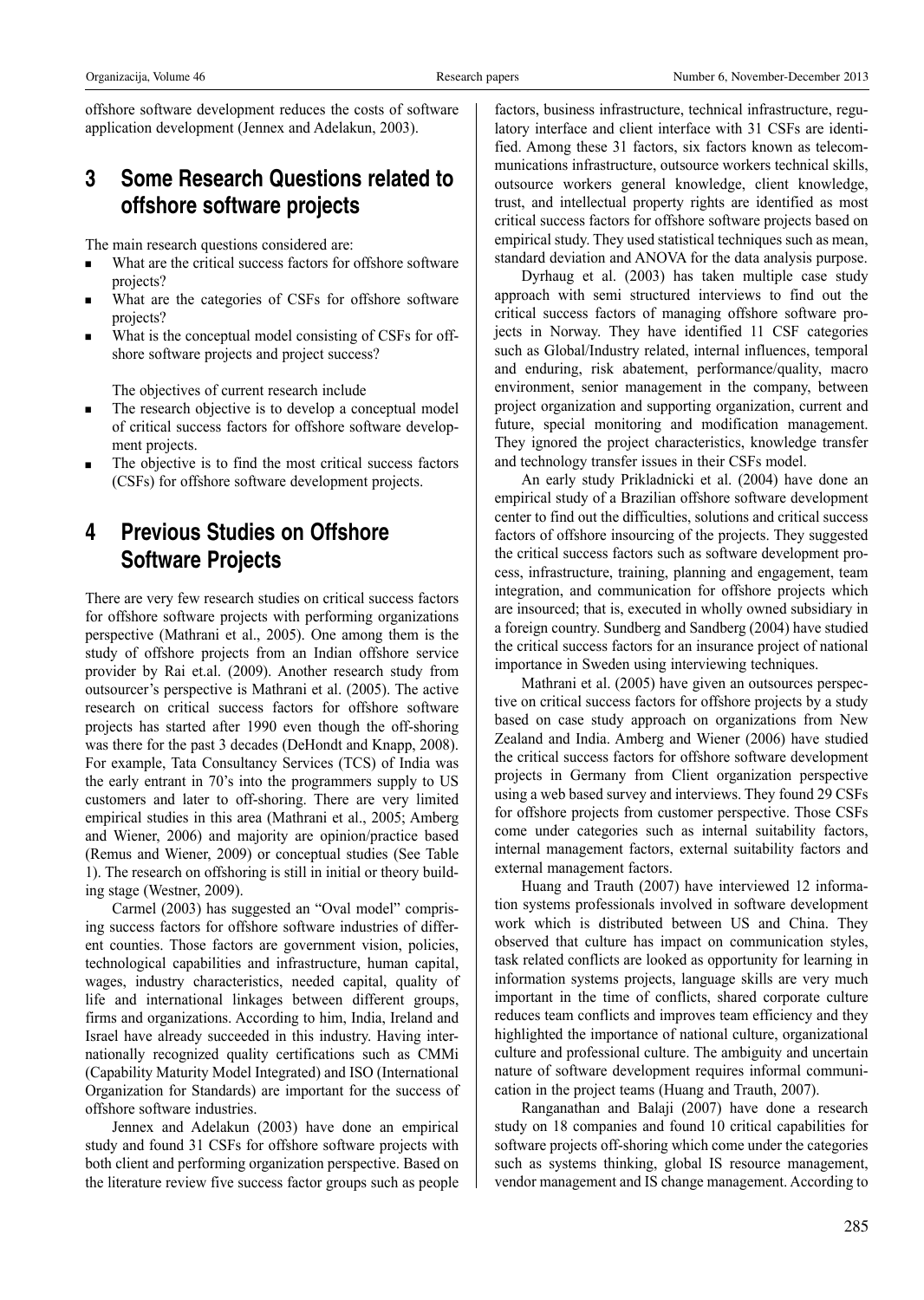them, it is best practice to execute a pilot project with offshore vendor before having a full fledged long term contract. The ratio between onsite-offshore manpower is to be maintained as 1:3 to get the cost advantages (Ranganathan and Balaji, 2007). According to Eberlein (2008), cultural awareness and management of cultural differences are critical success factors for projects of international nature. Eberlein (2008) has done an exploratory research with semi-structured interviews of experts from onshore, near-shore and offshore locations such as US, UK, India, China, Japan, Australia and Europe.

Beverakis et al. (2007) have done a case study on an MNC (Multinational Company) and identified eight categories of driving factors and challenges of offshoring IS business processes. Those categories of factors include reduce costs, become more competitive, challenges/risks, establish a global capability, skills and type of work available and targeted, location choice, management's decision and research. They observed that the organizations go for offshoring primarily to become more competitive in the market.

Adelakun (2008) has given 32 CSFs for offshore software projects and has grouped them into five groups based on literature review. He identified technical infrastructure and business infrastructure groups as offshore readiness factors and societal interface, regulatory interface and people factors as offshore attractiveness factors for software projects. Raisinghani et al. (2008) based on literature review have identified five CSFs for offshore software projects such as risk analysis; relationship management and cultural understanding; cost/benefit analysis; implementing risk controls; and understanding legal issues and contracts.

Rai et al. (2009) have done an empirical study of 155 offshore software projects from an Indian offshore provider working for US clients. They found that the organizational and interpersonal cultural differences are critical success factors for offshore software projects. They gave a offshore project success model which consists of the factors such as project leader cultural values, relational factors, vendor-client work practices, offshore leader-client cultural difference and used project characteristics as control variables. This model ignored the time zone difference factors, language factors, technology transfer factors, knowledge transfer factors and offshore team factors at large. They used customer satisfaction and cost overruns as project success measures. They observed that there is a relationship between cultural differences and offshore IS project success and also relational factors impact the offshore software project success. Cultural understanding and intelligence of offshore leader have significant impact on offshore project success.

Remus and Wiener (2009) have done a study of CSFs for offshore projects from US clients and Indian and European service providers' perspective. They have identified 29 CSFs with a CSF model having CSF categories such as internal suitability factors, internal management factors, external suitability factors and external management factors. After literature review, they have used questionnaire, interviews and case study approach to arrive at CSFs. They observed that external management factors are more important than the internal management factors for the success of offshore software projects. They identified *clear project goal* as most important CSF.

Other CSFs among most relevant CSFs are good language skills, controlling project results, appropriate project team, communication flow, high quality of offshore staff, and preparation of detailed project specification.

Westner and Strahringer (2010) have done an empirical study of 304 experts from Germany using questionnaires who is availing offshore software services. They found that the offshoring expertise, trust, project suitability, knowledge transfer, and liaison quality as critical success factors for offshore software projects. According to them, it is best practice to conduct cross cultural training programs, which will facilitate open and frequent communication before starting of real offshore projects. Westner in his (2009) paper has given a model of antecedents of offshore project success which consists of the components such as offshore expertise, trust, impacting project suitability, knowledge transfer and liaison quality in turn impacting the offshore project success. In this model communication factors are not highlighted much. However he has highlighted the knowledge transfer factors. This is purely customer perspective.

According to Philip et al. (2010), offshore software projects are more prone to fail because of risks in culture, language, time zone differences, communication, and knowledge transfer. Capatina et al. (2011) have done a research study using a web based platform on a Romanian software company to link the cultural intelligence with global IT projects to offshore the projects to countries such as India and Nigeria. According to Gold (Undated, 1b), the client organizations should understand the complex relationship between vendor management, contract negotiations and risk management. Project manager's leadership style and competence are important for project success (Turner and Müller, 2005).

Shahzad et al. (2011) have done a literature review and suggested a framework for offshore project success. They have identified communication, coordination, architecture, feedback as critical to offshore project success. Mathrani et al. (2012) have done research on 10 case studies in New Zealand and India to find out the impact of knowledge management initiatives and the offshore project success. In this study they found that the New Zealand managers were contributing towards project and product management and the Indian counterparts were contributing towards software construction. They found that knowledge management is also a success factor for offshore software projects.

Bapna et al. (2012) have tried to find the impact of 3rd party advisors on the relationship between contract type and outsourcing project success. They have also identified trust, interpersonal relationships and contract type impact on outsourcing project success.

# **5 The Proposed CSFs model for Offshore Projects**

Proposed conceptual model is a multi level model as shown in Figure 1 and Figure 2. The proposed model consists of 10 CSF categories for offshore software projects. The relationships between these categories of factors are as shown in Figure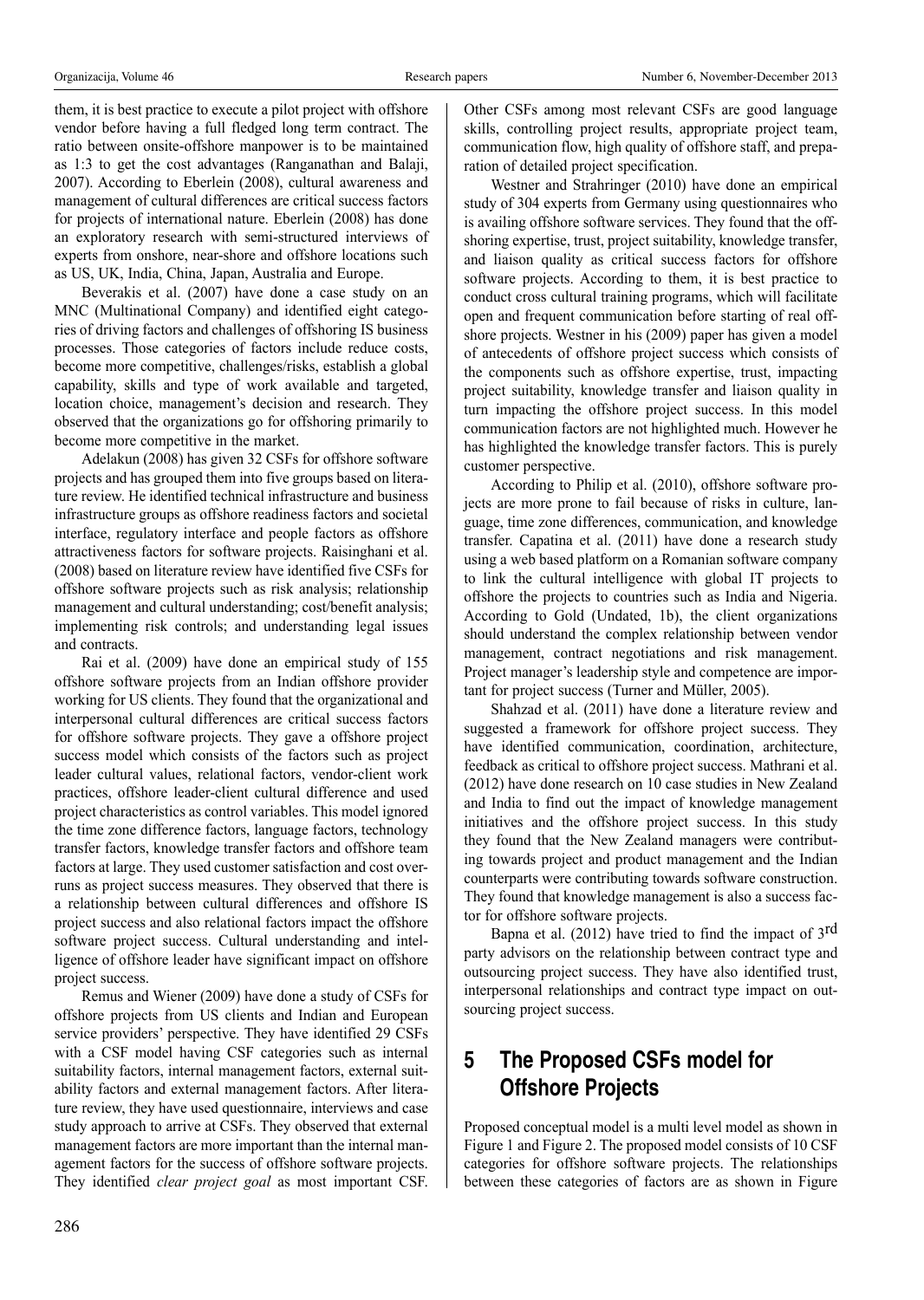1. Cultural, language, time zone, organizational (both client and vendor) and environmental factors are connected to other CSF factors such as technology transfer, knowledge transfer, project and team factors via communication factors. All these factors in turn are connected to offshore software project success (Figure 2). The relationships between different CSF categories may be correlation, regression or just information flow as well.

The *offshore project success* is very tricky because the processes, resources, roles and responsibilities are divided between customer and the service provider (Ranganathan and Balaji, 2007). Project success is measured in terms of the triple factors of the project such as time, cost and quality (Dyrhaug et al., 2003; Eberlein, 2008; Witthaus, 2008; Westner, 2009). According to Westner and Strahringer (2010), offshore project success can be measured in terms of cost/ benefit (Mathrani et al., 2005; Westner, 2009), customer satisfaction (Dyrhaug et al., 2003; Rai et al., 2009), meeting expectations and fulfillment of psychological obligations. They also measured the offshore project success in terms of schedules, functionality, budget and quality (Mathrani et al., 2005; Westner, 2009). Researchers like Baccarini (1999) expressed that *project success* is a combination of *product success* and *project management success*. Munns and Bjeirmi (1996) expressed that the project success is the ability to satisfy the needs of the users. Selection of a suitable project, project definition and early decision making are crucial to project success.

# **6 Research Methodology**

The current research has stages such as literature review, draw the conceptual model, analyze the identified success factors, and discuss findings and conclusions. Based on the literature review and based on number of citations of each success factor in literature, success factors for offshore software projects are gathered. These factors are further segregated into 10 different CSF categories. Under each category of CSFs, top two most cited success factor is identified as CSFs for offshore software projects. So, total 20 CSFs (10 x  $2 = 20$ ) are tabulated. Later the top-6 most important CSFs for offshore software projects are identified based on their number of citations in literature irrespective of CSF category. Further, the CSF categories are prioritized to identify which CSF categories are important for offshore software projects. This prioritization of CSF categories is done based on the sub total of all occurrences of success factors in literature specific to respective CSF category. These categories of factors impact the success of offshore software projects. Prioritizations CSFs and CSF categories is done based on the number of citations in literature.

# **7 Analysis of Success Factors**

Belassi and Tukel (1996) have done an empirical study to find the CSFs and their impact on project performance across multiple industries. They grouped factors into four areas such as factors related to project, project management and team



*Figure 1: Relationship between CSF categories of Offshore Software Projects*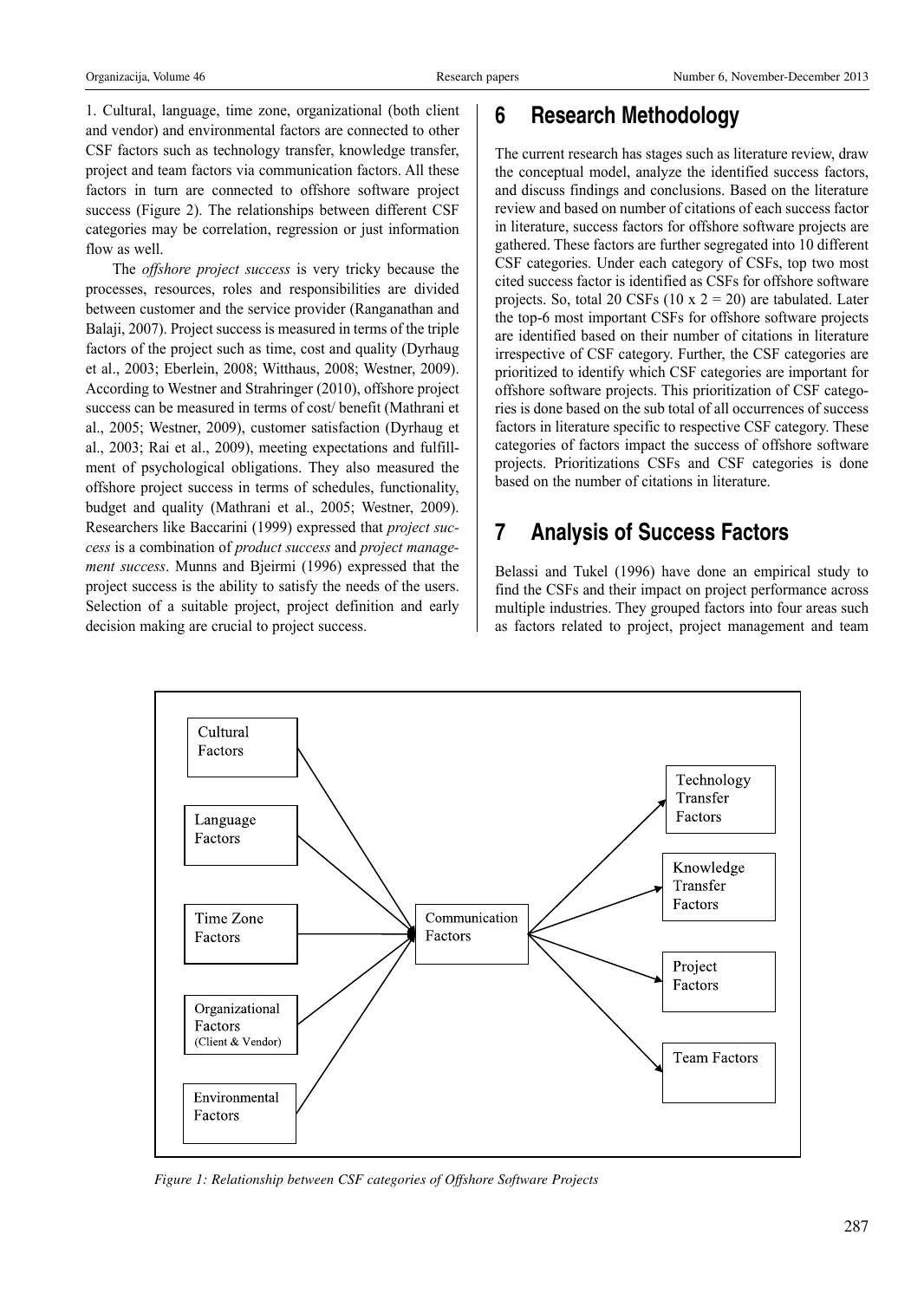

*Figure 2: CSFs of Offshore Software Projects and Offshore Project Success.*

members, organization and external environment. They identified the CSFs for MIS (Management Information Systems) projects as top management support, client consultation, availability of resources, initial estimates, and PM (Project Manager) performance. The CSFs groups in the order of importance for MIS projects identified were project management, environment, project, team and organization.

The critical success factor method has been used across industries and functions (Dyrhaug et al., 2003). For example, it was used in project/program management, MIS planning, MIS implementation and materials planning and management. According to Prikladnicki et al.(2004), offshoring software project work has impact on strategic, technical, knowledge management, and cultural issues. According to them the difficulties found while offshoring include language barriers, communication and cultural differences. Seventy percent of the software project requirements are difficult to identify and 54% are not well organized or clear (Prikladnicki et al., 2004). This indicates the importance of avoidance of requirements uncertainty as CSF for offshore software projects.

Offshore project success depends on the quality of relationship between client and vender (Eberlein, 2008). Accroding to Westner and Strahringer (2010), high level of offshore expertise, trust between vendor and offshore service provider and knowledge transfer are positively related to offshore software project success. Project characteristics such as project size, duration, programming language, degree of coding and suitability of project for offshoring have a positive impact on offshore project success (Westner and Strahringer, 2010).

Lack of sufficient language skills leads to misunderstandings, reduced productivity, reduced quality, and increases risks of the offshore projects (Westner and Strahringer, 2008). According to Kolding and Kroa (2007), the key success factor for any offshore provider is having a list of referenced customers. The research studies on cross-cultural impact on information systems projects are very limited (Huang and Trauth, 2007). According to Huang and Trauth (2007), Cultural diversity is good for *innovation* and *creativity* which is very much required in knowledge based work such as software development. Client participation and involvement are very much needed for the success of offshore software projects (Rai et al., 2009). According to Westner (2009), trust between client and service provider influences the knowledge transfer which in turn impacts the offshore project success.

According to Gengler (2003), the success factors for software exports include national vision and strategy, international linkages and trust, project management, English language skills, and factors such as people, technology, research and development and finance. Westerveld (2003) has identified the need for linkage between project success criteria and critical success factors. He has given a project excellence model with critical success factors such as policy and strategy, stakeholder management, leadership and team, contracting, resources, and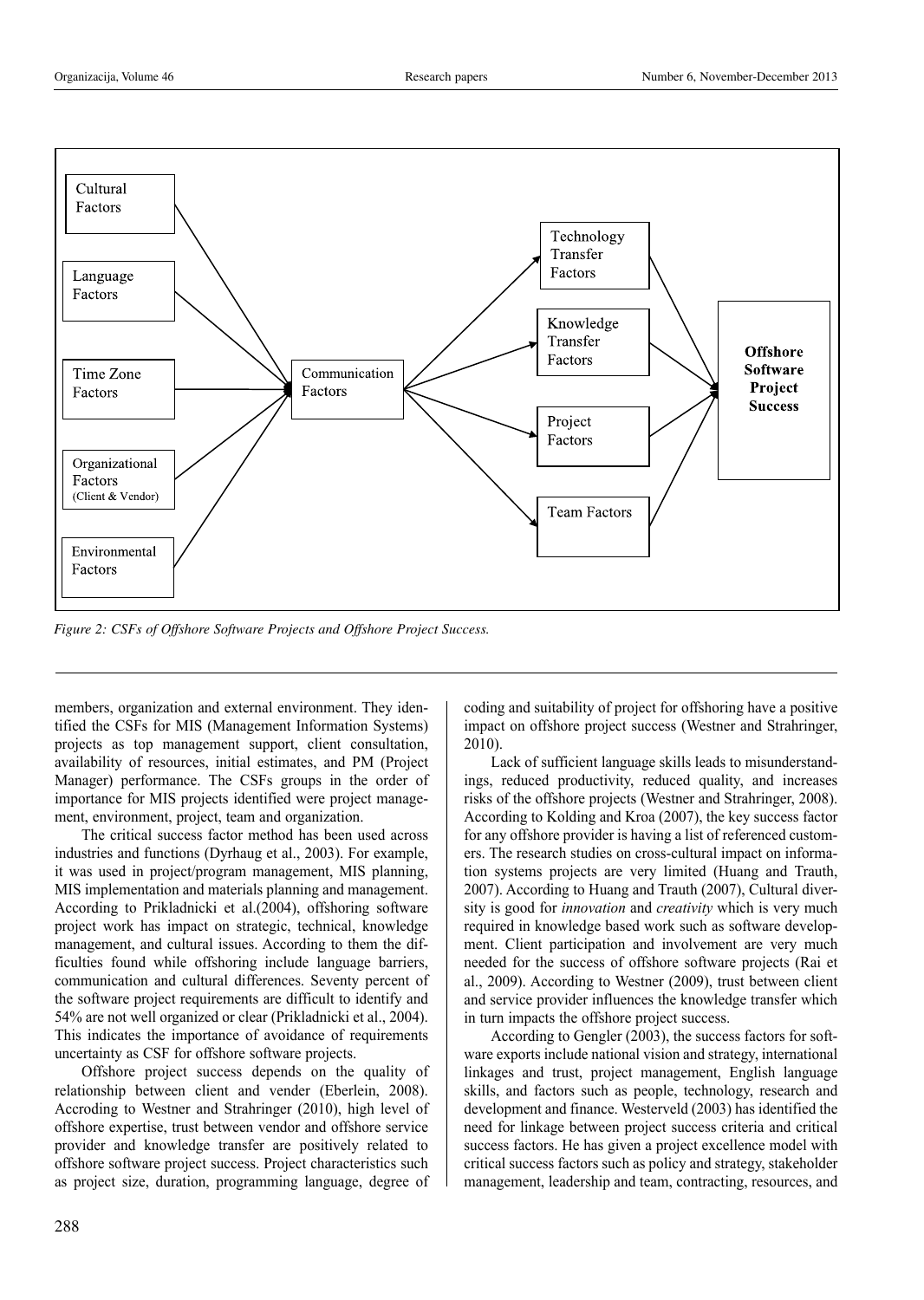project management factors such as schedule, organization, quality, budget, risks and project information.

Sangwan et al. (2006) based on literature review have identified five critical success factors for global software projects. They are reduce ambiguity, facilitate coordination, maximize stability, balance between flexibility and rigidity; and understand dependencies. According to Mechitov (2008), the success factors for Russian offshore software industry include cultural and political environment, local business

climate, security and privacy. Schott (2011) stressed that the knowledge transfer is crucial for project success in offshore software projects. Organizational factors such as trust, risk, power relations and knowledge factors such as ambiguity, complexity and tacitness impact the knowledge transfer between organizations (Schott, 2011). According to Avison and Torkzadeh (2009), offshore information systems success depends on communication and cultural understanding.

*Table 2: Identified Success factors of offshore software projects*

| <b>CSF Category</b>                                                                   | <b>Success Factor</b>                 | <b>References</b>                                                                                                                                                                                                            | <b>Citations</b>        |
|---------------------------------------------------------------------------------------|---------------------------------------|------------------------------------------------------------------------------------------------------------------------------------------------------------------------------------------------------------------------------|-------------------------|
|                                                                                       |                                       |                                                                                                                                                                                                                              | in<br>Literature        |
| 1. Cultural Factors<br>(6 factors)                                                    | <b>Cultural Understanding</b>         | Jennex and Adelakun (2003), Amberg and<br>Wiener (2006), Ranganathan and Balaji<br>(2007), Huang and Trauth (2007), Adelakun<br>(2008), Raisinghani et al. (2008); Avison and<br>Torkzadeh (2009), Patel et al. (2009)       | 8                       |
|                                                                                       | Management of Cultural<br>Differences | Mathrani et al. (2005), Ranganathan and<br>Balaji (2007), Huang and Trauth (2007),<br>Eberlein (2008), Witthaus(2008), Patel et al.<br>(2009)                                                                                | 6                       |
|                                                                                       | Cultural Intelligence                 | Amberg and Wiener (2006), Huang and<br>Trauth (2007), Philip et al. (2010), Capatina<br>(2011)                                                                                                                               | $\overline{\mathbf{4}}$ |
|                                                                                       | <b>Shared Values and Norms</b>        | Huang and Trauth (2007), Ranganathan and<br>Balaji (2007), Rai et al. (2009)                                                                                                                                                 | $\mathbf{3}$            |
|                                                                                       | Offshore Leader Cultural<br>awareness | Eberlein (2008), Adelakun (2008)                                                                                                                                                                                             | $\mathbf{2}$            |
|                                                                                       | Behaviors and attitudes               | Huang and Trauth (2007), Eberlein (2008),                                                                                                                                                                                    | $\mathbf{2}$            |
|                                                                                       |                                       | Sub-Total                                                                                                                                                                                                                    | 25                      |
| 2. Language Factors<br>(4 factors)                                                    | Overcome language barriers            | Carmel (2003), Ranganathan and Balaji<br>(2007), Eberlein (2008), DeHondt and Knapp<br>(2008)                                                                                                                                | 4                       |
|                                                                                       | Language skills                       | Jennex and Adelakun (2003), Adelakun<br>(2008)                                                                                                                                                                               | $\boldsymbol{2}$        |
|                                                                                       | Common Language                       | Philip et al. (2010)                                                                                                                                                                                                         | $\mathbf{1}$            |
|                                                                                       | Complexity of Language                | Huang and Trauth (2007)                                                                                                                                                                                                      | $\mathbf{1}$            |
|                                                                                       |                                       | Sub-Total                                                                                                                                                                                                                    | 8                       |
| 3. Time Zone Factors<br>(3 factors)                                                   | Managing Different time<br>zones      | Jennex and Adelakun (2003), Witthaus(2008),<br>Adelakun (2008)                                                                                                                                                               | $\mathbf{3}$            |
|                                                                                       | Time zone multiplicities              | Ranganathan and Balaji (2007)                                                                                                                                                                                                | $\mathbf{1}$            |
|                                                                                       | Time differences                      | Patel et al. (2009)                                                                                                                                                                                                          | $\mathbf{1}$            |
|                                                                                       |                                       | Sub-Total                                                                                                                                                                                                                    | 5                       |
| <b>4. Organizational Factors</b><br>(both Client & Vendor<br>Factors)<br>(14 factors) | Trust                                 | Jennex and Adelakun (2003), Mathrani<br>et al. (2005), Kolding and Kroa(2007),<br>Ranganathan and Balaji (2007), Adelakun<br>(2008), Witthaus(2008), Rai et al. (2009),<br>Westner (2009), Westner and Strahringer<br>(2010) | $\boldsymbol{9}$        |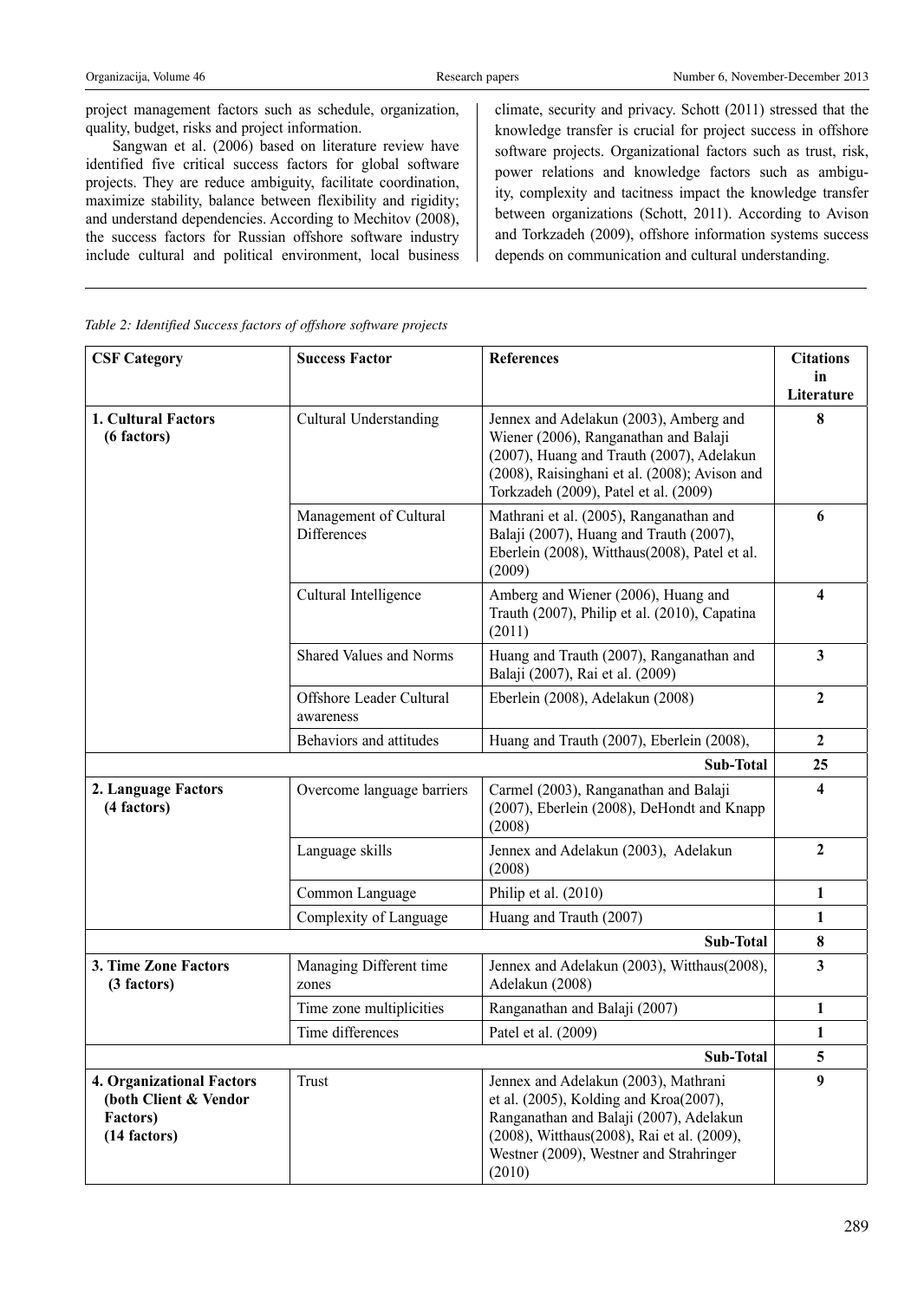| <b>CSF Category</b>                                                                   | <b>Success Factor</b>                     | <b>References</b>                                                                                                                                                                                                          | <b>Citations</b>        |
|---------------------------------------------------------------------------------------|-------------------------------------------|----------------------------------------------------------------------------------------------------------------------------------------------------------------------------------------------------------------------------|-------------------------|
|                                                                                       |                                           |                                                                                                                                                                                                                            | in<br>Literature        |
| <b>4. Organizational Factors</b><br>(both Client & Vendor<br>Factors)<br>(14 factors) | Relationship between Client<br>and Vendor | Dyrhaug et al. (2003), Mathrani et al. (2005),<br>DeHondt and Knapp (2008), Eberlein<br>(2008), Raisinghani et al. (2008), Rai et al.<br>(2009), Avison and Torkzadeh (2009), Gold<br>(Undated, 1a)                        | 8                       |
|                                                                                       | Contract Type                             | Jennex and Adelakun (2003), Mathrani<br>et al. (2005), Amberg and Wiener (2006),<br>Ranganathan and Balaji (2007), DeHondt and<br>Knapp (2008), Adelakun (2008), Raisinghani<br>et al. (2008), Avison and Torkzadeh (2009) | 8                       |
|                                                                                       | Off-shoring expertise                     | Jennex and Adelakun (2003), Amberg and<br>Wiener (2006), DeHondt and Knapp (2008),<br>Adelakun (2008), Westner (2009), Westner<br>and Strahringer (2010)                                                                   | 6                       |
|                                                                                       | Intellectual property rights              | Jennex and Adelakun (2003), Ranganathan<br>and Balaji (2007), Adelakun (2008), Avison<br>and Torkzadeh (2009), Nassimbeni et<br>al.(2010)                                                                                  | 5                       |
|                                                                                       | Costs                                     | Jennex and Adelakun (2003), Adelakun<br>(2008), Raisinghani et al. (2008), Gold<br>(Undated, 1a)                                                                                                                           | 4                       |
|                                                                                       | <b>Client Participation</b>               | Amberg and Wiener (2006), DeHondt and<br>Knapp (2008), Rai et al. (2009)                                                                                                                                                   | 3                       |
|                                                                                       | <b>Business Processes</b>                 | Jennex and Adelakun (2003), Adelakun<br>(2008), Avison and Torkzadeh (2009)                                                                                                                                                | 3                       |
|                                                                                       | <b>Liaison Quality</b>                    | Mathrani et al. (2005), Amberg and Wiener<br>$(2006)$ , Westner $(2009)$                                                                                                                                                   | 3                       |
|                                                                                       | Offshore Senior management<br>commitment  | Dyrhaug et al. (2003), Gold (Undated, 1a)                                                                                                                                                                                  | $\boldsymbol{2}$        |
|                                                                                       | <b>Payment Processes</b>                  | Jennex and Adelakun (2003), Adelakun<br>(2008)                                                                                                                                                                             | $\boldsymbol{2}$        |
|                                                                                       | Organizational structures                 | Amberg and Wiener (2006), Eberlein (2008),                                                                                                                                                                                 | $\boldsymbol{2}$        |
|                                                                                       | Onsite/offshore Travels                   | Jennex and Adelakun (2003), Adelakun<br>(2008)                                                                                                                                                                             | $\boldsymbol{2}$        |
|                                                                                       | Vendor financial stability                | Amberg and Wiener (2006)                                                                                                                                                                                                   | 1                       |
|                                                                                       |                                           | Sub-Total                                                                                                                                                                                                                  | 58                      |
| <b>5. Environmental Factors</b><br>(9 factors)                                        | Legal Environment                         | Jennex and Adelakun (2003), Amberg and<br>Wiener (2006), Ranganathan and Balaji<br>(2007), Adelakun (2008), Raisinghani et al.<br>(2008)                                                                                   | 5                       |
|                                                                                       | Telecom Infrastructure                    | Jennex and Adelakun (2003), Prikladnicki et<br>al.(2004), Adelakun (2008)                                                                                                                                                  | 3                       |
|                                                                                       | Political environment                     | Amberg and Wiener (2006), Ranganathan and<br>Balaji (2007), Avison and Torkzadeh (2009)                                                                                                                                    | $\overline{\mathbf{3}}$ |
|                                                                                       | Physical Security                         | Avison and Torkzadeh (2009), Nassimbeni et<br>al.(2010)                                                                                                                                                                    | $\boldsymbol{2}$        |
|                                                                                       | <b>Currency Exchange Rates</b>            | Jennex and Adelakun (2003), Adelakun<br>(2008)                                                                                                                                                                             | $\boldsymbol{2}$        |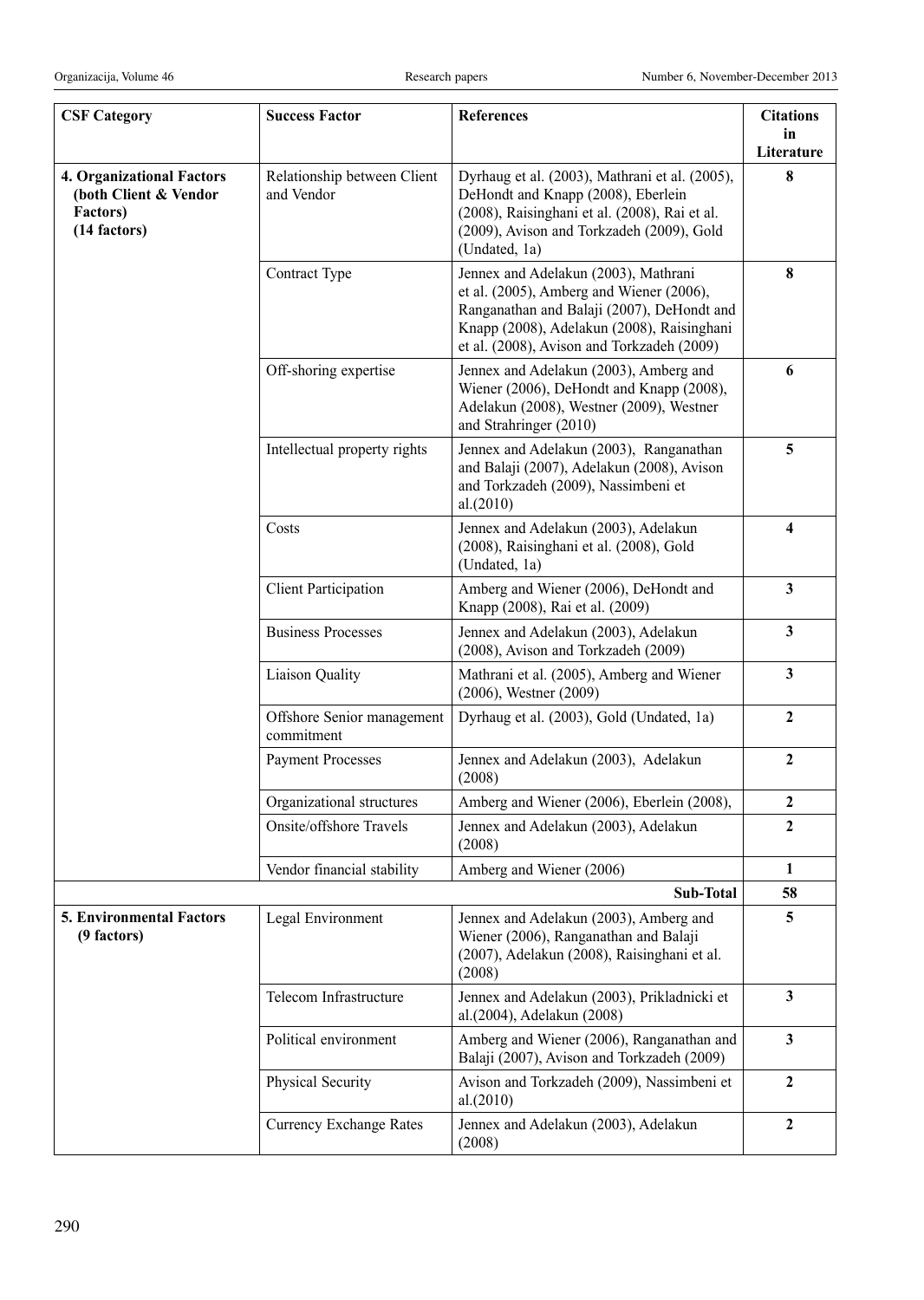| <b>CSF Category</b>                                    | <b>Success Factor</b>           | References                                                                                                                                                                                                               | <b>Citations</b>        |
|--------------------------------------------------------|---------------------------------|--------------------------------------------------------------------------------------------------------------------------------------------------------------------------------------------------------------------------|-------------------------|
|                                                        |                                 |                                                                                                                                                                                                                          | in<br>Literature        |
| <b>5. Environmental Factors</b><br>(9 factors)         | Visa Regulations                | Jennex and Adelakun (2003), Adelakun<br>(2008)                                                                                                                                                                           | $\mathbf{2}$            |
|                                                        | Customs and Tax Laws            | Jennex and Adelakun (2003), Adelakun<br>(2008)                                                                                                                                                                           | $\overline{2}$          |
| Economic Environment<br>Dyrhaug et al. (2003)          |                                 | $\mathbf{1}$                                                                                                                                                                                                             |                         |
| Carmel (2003)<br><b>International Linkages</b>         |                                 | 1                                                                                                                                                                                                                        |                         |
|                                                        |                                 | <b>Sub-Total</b>                                                                                                                                                                                                         | 21                      |
| <b>6. Communication Factors</b><br>(4 factors)         | <b>Efficient Communication</b>  | Dyrhaug et al. (2003), Prikladnicki et<br>al.(2004), Mathrani et al. (2005), Amberg<br>and Wiener (2006), Kolding and Kroa(2007),<br>Eberlein (2008), Witthaus(2008), Avison and<br>Torkzadeh (2009), Gold (Undated, 1a) | 9                       |
|                                                        | Communication technologies      | Carmel (2003), Ranganathan and Balaji<br>(2007), Witthaus(2008)                                                                                                                                                          | 3                       |
|                                                        | <b>Communication Protocols</b>  | Witthaus(2008)                                                                                                                                                                                                           | $\mathbf{1}$            |
|                                                        | Communication styles            | Huang and Trauth (2007)                                                                                                                                                                                                  | $\mathbf{1}$            |
|                                                        |                                 | Sub-Total                                                                                                                                                                                                                | 14                      |
| 7. Technology Transfer                                 | <b>Technical Skills</b>         | Amberg and Wiener (2006), Adelakun (2008)                                                                                                                                                                                | $\boldsymbol{2}$        |
| <b>Factors</b><br>(5 factors)                          | Data Privacy and Security       | Ranganathan and Balaji (2007), Nassimbeni<br>et al.(2010)                                                                                                                                                                | $\boldsymbol{2}$        |
|                                                        | Training                        | Prikladnicki et al.(2004), Mathrani et al.<br>(2005)                                                                                                                                                                     | $\mathbf{2}$            |
|                                                        | Network Security                | Avison and Torkzadeh (2009), Gold<br>(Undated, 1a)                                                                                                                                                                       | $\boldsymbol{2}$        |
|                                                        | Documentation                   | Mathrani et al. (2005)                                                                                                                                                                                                   | $\mathbf{1}$            |
|                                                        |                                 | Sub-Total                                                                                                                                                                                                                | 9                       |
| 8. Knowledge Transfer<br><b>Factors</b><br>(6 factors) | Efficient knowledge transfer    | Ranganathan and Balaji (2007), Kolding and<br>Kroa (2007), DeHondt and Knapp (2008),<br>Westner (2009), Patel et al. (2009), Westner<br>and Strahringer (2010), Philip et al. (2010),<br>Gold (Undated, 1a)              | 8                       |
|                                                        | Domain knowledge                | Mathrani et al. (2005), Westner and<br>Strahringer (2008), Philip et al. (2010)                                                                                                                                          | $\mathbf{3}$            |
|                                                        | Time for Knowledge<br>Transfer  | Kolding and Kroa (2007)                                                                                                                                                                                                  | 1                       |
|                                                        | Absorptive capacity             | Ganesh and Moitra (2004)                                                                                                                                                                                                 | 1                       |
|                                                        | Knowledge Management            | Ranganathan and Balaji (2007)                                                                                                                                                                                            | $\mathbf{1}$            |
|                                                        | Knowledge Protection            | Nassimbeni et al.(2010)                                                                                                                                                                                                  | $\mathbf{1}$            |
|                                                        |                                 | Sub-Total                                                                                                                                                                                                                | 15                      |
| 9. Project Factors<br>(16 factors)                     | Project Planning/<br>Management | Jennex and Adelakun (2003), Prikladnicki et<br>al.(2004), Mathrani et al. (2005), Adelakun<br>(2008), Avison and Torkzadeh (2009)                                                                                        | 5                       |
|                                                        | Risk Sharing/Management         | Dyrhaug et al. (2003), Raisinghani et<br>al. (2008); Rai et al. (2009), Avison and<br>Torkzadeh (2009), Gold (Undated, 1a)                                                                                               | 5                       |
|                                                        | Requirements Uncertainty        | Dyrhaug et al. (2003), Mathrani et al. (2005),<br>Amberg and Wiener (2006), Rai et al. (2009)                                                                                                                            | $\overline{\mathbf{4}}$ |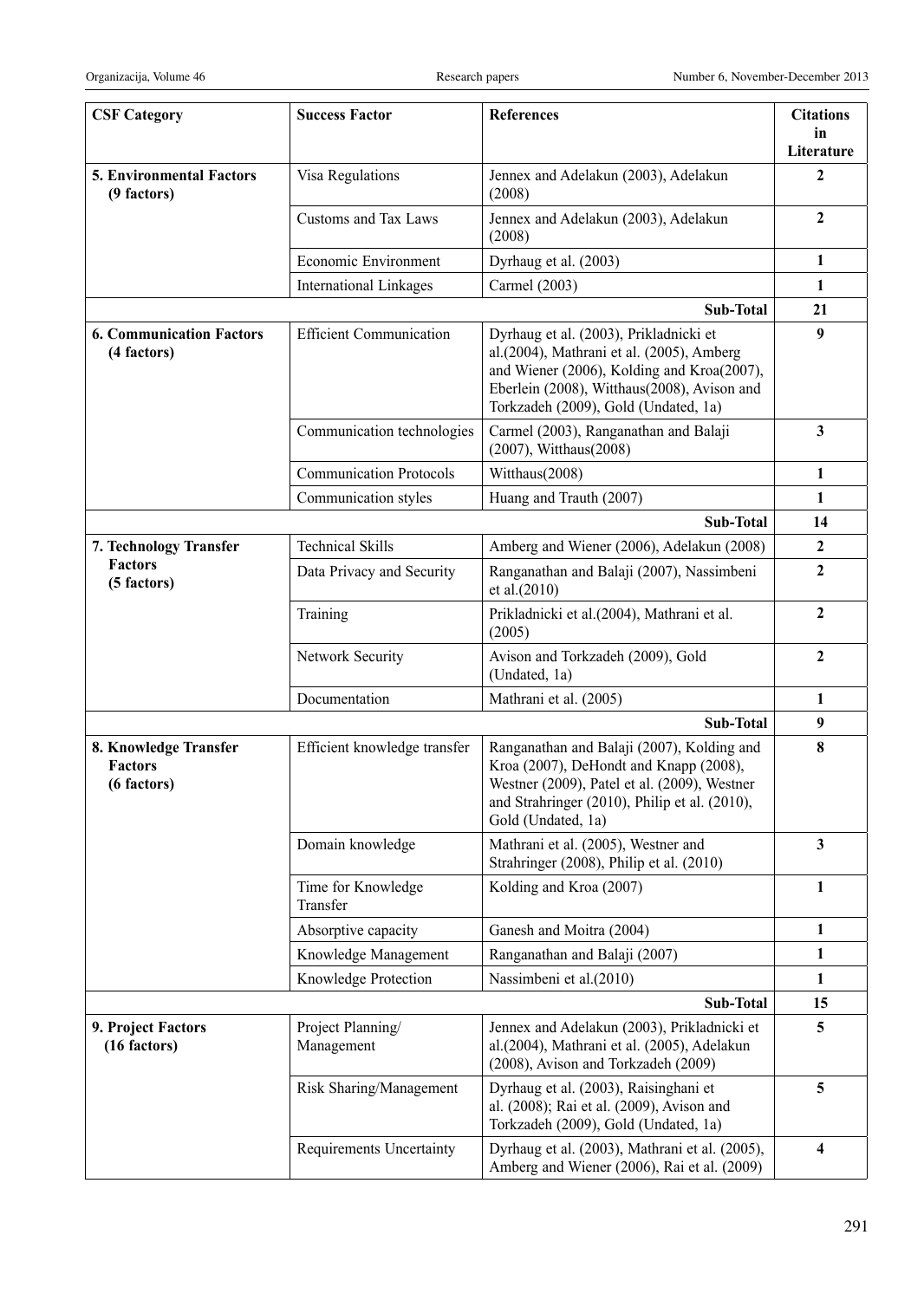| <b>CSF Category</b>                | <b>Success Factor</b>                           | <b>References</b>                                                                 | <b>Citations</b><br>in<br>Literature |
|------------------------------------|-------------------------------------------------|-----------------------------------------------------------------------------------|--------------------------------------|
| 9. Project Factors<br>(16 factors) | <b>Development Process</b>                      | Prikladnicki et al.(2004), Amberg and Wiener<br>$(2006)$ , Westner $(2009)$       | 3                                    |
|                                    | Quality                                         | Dyrhaug et al. (2003), Mathrani et al. (2005),<br>Westner and Strahringer (2010)  | $\mathbf{3}$                         |
|                                    | Project Goal                                    | Amberg and Wiener (2006), Witthaus(2008)                                          | 2                                    |
|                                    | PM Methodology/Standards                        | Amberg and Wiener (2006), Eberlein (2008),                                        | $\mathbf{2}$                         |
|                                    | Project Suitability                             | Westner (2009), Westner and Strahringer<br>(2010)                                 | 2                                    |
|                                    | Project Understanding                           | Eberlein (2008)                                                                   | 1                                    |
|                                    | Project Complexity                              | Rai et al. (2009)                                                                 | 1                                    |
|                                    | Project Size                                    | Rai et al. (2009)                                                                 | $\mathbf{1}$                         |
|                                    | <b>Project Duration</b>                         | Rai et al. (2009)                                                                 | $\mathbf{1}$                         |
|                                    | <b>Attrition Rate</b>                           | Mathrani et al. (2005)                                                            | $\mathbf{1}$                         |
|                                    | <b>Test Environment</b>                         | Mathrani et al. (2005)                                                            | 1                                    |
|                                    | Release Management                              | Mathrani et al. (2005)                                                            | $\mathbf{1}$                         |
|                                    | <b>Configuration Management</b>                 | Mathrani et al. (2005)                                                            | $\mathbf{1}$                         |
|                                    |                                                 | Sub-Total                                                                         | 34                                   |
| 10. Team Factors<br>(8 factors)    | <b>Team Competencies</b>                        | Jennex and Adelakun (2003), Amberg and<br>Wiener (2006), DeHondt and Knapp (2008) | 3                                    |
|                                    | Change Management                               | Dyrhaug et al. (2003), Amberg and Wiener<br>(2006), Ranganathan and Balaji (2007) | $\overline{\mathbf{3}}$              |
|                                    | Team cooperation                                | Prikladnicki et al.(2004), Ranganathan and<br>Balaji (2007)                       | $\overline{2}$                       |
|                                    | <b>Team Leader Competencies</b><br>& Experience | Rai et al. (2009)                                                                 | $\mathbf{1}$                         |
|                                    | <b>Conflict Management</b>                      | Ranganathan and Balaji (2007)                                                     | $\mathbf{1}$                         |
|                                    | Offshore Team Climate                           | Mathrani et al. (2005)                                                            | 1                                    |
|                                    | Team Size                                       |                                                                                   | $\boldsymbol{0}$                     |
|                                    | Team cohesion                                   |                                                                                   | $\bf{0}$                             |
|                                    |                                                 | Sub-Total                                                                         | 11                                   |

Based on literature review, total of 75 factors are considered as success factors for offshore software projects. Each of these factors comes under specific CSF category based on its meaning and applicability. The identified success factor, CSF category, references and the number of citations of that specific factor in considered literature are tabulated in Table 2. For the purpose of prioritizing the CSFs categories sub totals of number of citations of all factors come under each CSF category are also calculated.

One major finding of this current research is, the most important factor for project success, that is, the *team size* was not identified as CSFs in any of the earlier studies in the literature on offshore software projects. Also the factor *team cohesion* was not highlighted in earlier offshore team studies.

# **8 Final CSFs for offshore software projects**

The critical success factors affecting the offshore project success will be prioritized and classified. The top priority CSFs will be found for offshore providers so that the software service providers can concentrate on them in their organizational development activities to increase the project success rate.

The critical success factors (20 factors) are identified from top two factors from each CSF category for offshore software projects which were frequently cited in the literature (Table 3).

Based on the number of citations, the top most 6 (six) critical success factors for offshore software projects in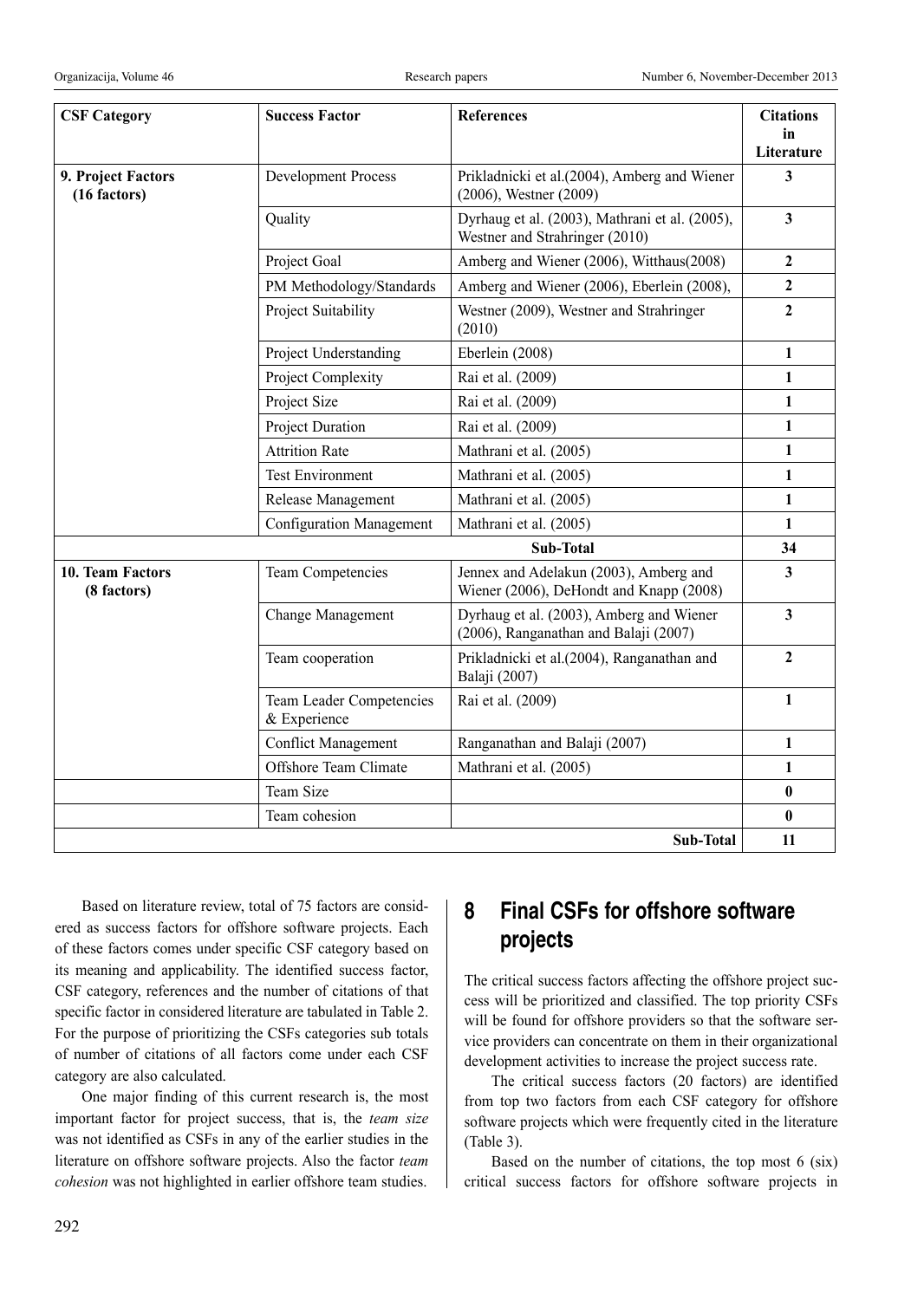| <b>Sl. No.</b> | <b>CSF Category</b>                                               | <b>Critical Success Factor</b>         |  |
|----------------|-------------------------------------------------------------------|----------------------------------------|--|
| 1.             | <b>Cultural Factors</b>                                           | <b>Cultural Understanding</b>          |  |
| 2.             |                                                                   | Management of Cultural Differences     |  |
| 3.             | <b>Language Factors</b>                                           | Overcome language barriers             |  |
| 4.             |                                                                   | Language skills                        |  |
| 5.             | <b>Time Zone Factors</b>                                          | Managing Different time zones          |  |
| 6.             |                                                                   | Time zone multiplicities               |  |
| 7.             | <b>Organizational Factors</b>                                     | Trust                                  |  |
| 8.             |                                                                   | Relationship between Client and Vendor |  |
| 9.             | <b>Environmental Factors</b>                                      | Legal Environment                      |  |
| 10.            | Telecom Infrastructure                                            |                                        |  |
| 11.            | <b>Communication Factors</b>                                      | <b>Efficient Communication</b>         |  |
| 12.            |                                                                   | Communication technologies             |  |
| 13.            | <b>Technology Transfer Factors</b>                                | <b>Technical Skills</b>                |  |
| 14.            |                                                                   | Data Privacy and Security              |  |
| 15.            | <b>Knowledge Transfer Factors</b><br>Efficient knowledge transfer |                                        |  |
| 16.            | Domain knowledge                                                  |                                        |  |
| 17.            | <b>Project Factors</b>                                            | Project Planning/Management            |  |
| 18.            |                                                                   | Risk Sharing/Management                |  |
| 19.            | <b>Team Factors</b>                                               | <b>Team Competencies</b>               |  |
| 20.            |                                                                   | Change Management                      |  |

*Table 3: Critical Success Factors for Offshore Software Projects*

*Table 4: Top Most Critical Success Factors for Offshore Software Projects*

| <b>Sl. No.</b> | <b>Most Critical Success Factor</b>    | <b>Number of Citations in Literature</b> |
|----------------|----------------------------------------|------------------------------------------|
| ı.             | <b>Trust</b>                           |                                          |
| 2.             | <b>Efficient Communication</b>         |                                          |
| 3.             | Cultural Understanding                 |                                          |
| 4.             | Relationship between Client and Vendor |                                          |
| 5.             | Contract Type                          |                                          |
| o.             | Efficient knowledge transfer           |                                          |

decreasing order of importance irrespective of CSF category are as shown in Table 4.

This indicates that the *trust* between client and vendor is more important than *technology transfer*, *costs* or *payment processes*. Similarly, *efficient communication*, *cultural understanding, relationship between client and vendor, contract type* and *efficient knowledge transfer* are most important CSFs for offshore software projects.

*Trust* is also identified as most CSF by Jennex and Adelakun (2003). *Contracting* is also identified as CSF in another study done by Westerveld (2003). The factors *relationship between client and vendor* and the *cultural understanding* are also identified as CSFs for offshore software projects in a study done by Raisinghani et al. (2008). *Efficient*  *knowledge transfer, cultural understanding* and *effective communication* (Prikladnicki et al., 2004) are also identified as CSFs in Remus and Wiener (2009).

The current research findings are in sync with the findings of an empirical study done by Rai et al. (2009). They have also identified information exchange, trust, cultural differences and relationship between client and vendor as CSFs for offshore software projects. The objective of current research has been achieved by finding the most CSFs for offshore software projects.

#### **CSF Categories Prioritization**

Similarly the most important CSF categories identified based on their sum of frequency of factor citations (sub totals)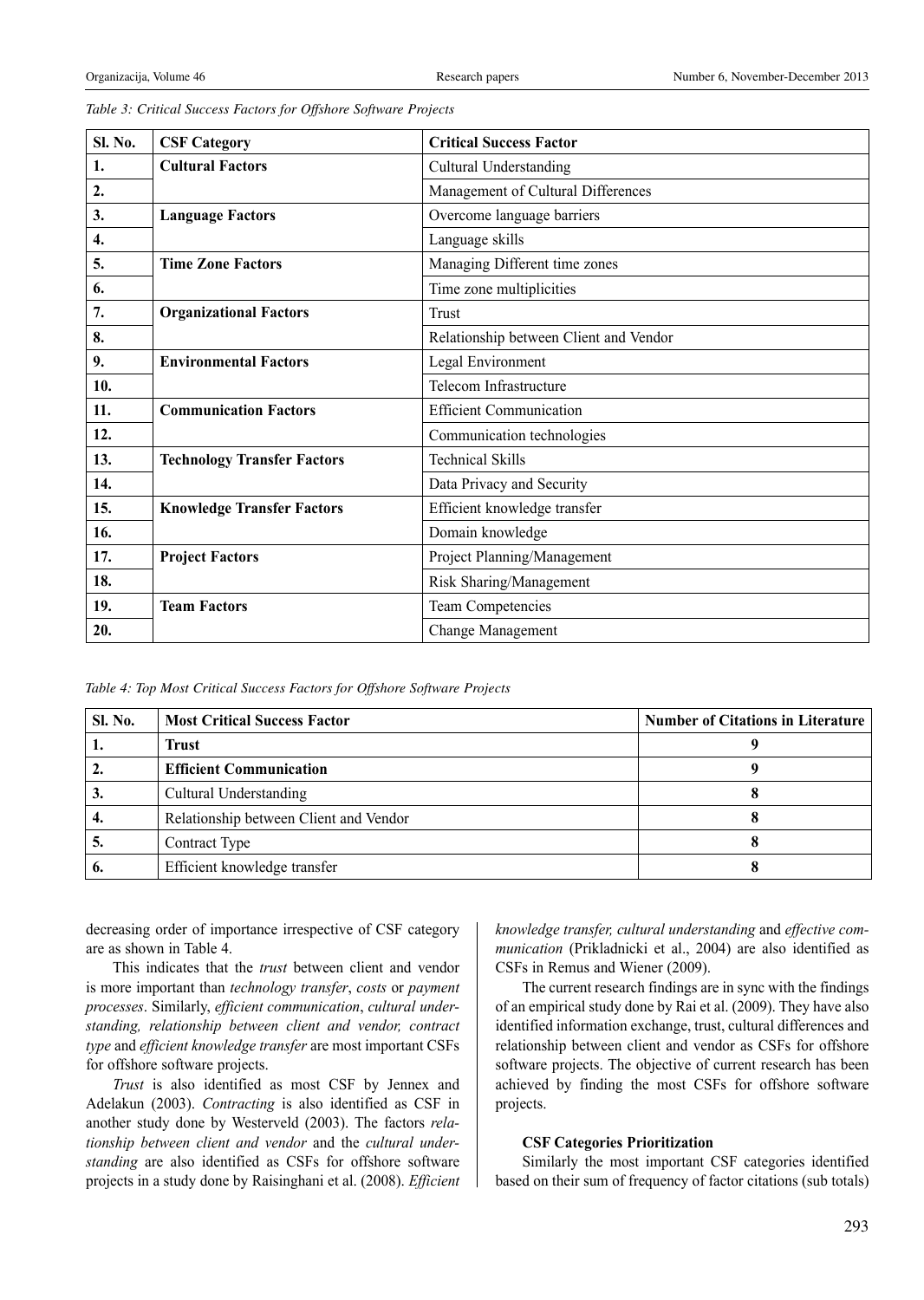specific to each category for offshore software projects are organizational factors (both client and vendor) (citations: 58), project factors (citations: 34), cultural factors (citations: 25), environmental factors (citations: 21), knowledge transfer factors (citations: 15), communication factors (citations: 14), team factors (citations: 11), technology transfer factors (citations: 9), language factors (citations: 8), and time zone factors (citations: 5). These findings indicate that for the success of offshore projects organizational, project and cultural factors are very much important and the lease important are the time zone factors. This indicates that in the past as well, time zone differences were not barriers for the success of offshore software projects. The software engineers across the globe understand these time zone differences and they are not a constraint for them while working on offshore projects. They are least important for them. That is the reason time zone differences became an advantage for the global IT industry and they are following the sun in their project work.

# **9 Further Research**

### **Limitations of Current Research**

Current research has considered the cultural aspects, however the demographic variables of team members, project managers and customers such as education, age, gender, experience, etc were not considered in the current study. Considering these variables can give some new dimensions and research implications. Research on offshore software projects is very niche area in research because there are very limited empirical studies available in this area. Literature on empirical studies of offshore software projects is very limited.

### **Further Research Scope**

Based on the identified most CSFs, hypotheses relating to project success can be drawn. The same can be proved using empirical study. This can be the further extension of the current research. Also using the 20 CSFs as an instrument, data can be collected and further CSFs can be narrowed down based on empirical study on offshore software projects. Similar research can be done to different projects in different industries because off-shoring is done in many industries such as manufacturing, engineering, and automobiles. The offshoring was started in other industries before the software industry. Further research can be done based on the impact of offshore project leader and client manager, their skills, behavior and competencies and their relationship to offshore software project success.

### **Implications for Research Community**

The current research is applicable to research community in many ways. The factors such as *contract type* has been identified as most CSFs for offshore software projects. In this which type of contracts make the offshore projects success can be further researched. That is, the relationship between different contract types and project success can be researched. The CSFs given in this current study have considered the prominent studies in the area. Hence, the CSFs identified in current study can be used for further research on offshore software projects. The researchers can extend this study further in the above mentioned directions.

#### **Implications for Industry**

The CSFs identified in this study are very much applicable to the software project managers both offshore leaders and customer managers. As there is no single factor which drives to the project success, the project managers have to concentrate on the combination of these CSFs and increase the probability of project success. As the current research emphases *trust* between offshore team and customer has to be established for making project success; followed by the efficient communication before any other factor.

# **10 Conclusion**

To succeed in the global offshore market, offshore providers have to develop practices and models which are rare, valuable and difficult to copy (Carmel, 2003). It is best practice to have *exit strategies* as well while offshoring projects and products. Critical success factors are matter of senior management. They are to be continuously monitored and effectively managed (Dyrhaug et al., 2003) for offshore project success. Basically, CSFs for projects vary from industry to industry and country to country. Hence, similar research can be customized to different industries in different countries.

# **11 References**

- Adelakun, O. (2008). The maturity of offshore IT outsourcing location readiness and attractiveness. In *European and Mediterranean Conference on Information Systems 2008*, 25-26 May 2008 (pp. 1-12). Dubai, UAE.
- Amberg, M., & Wiener, M. (2006). Analysis of critical success factors for offshore software development projects - a German perspective. In *ISOneWorld 2006*, 19-21 April 2006. Las Vegas, Nevada, USA.
- Avison, D., & Torkzadeh, G. (2009). *Information Systems Project Management*. New York: Sage Publications, Inc.
- Baccarini, D. (1999). The logical framework method for defining project success. *Proj. Man. Jour.* 30(4), 25-32.
- Bapna, R., Gupta, A., Ray, G. & Singh, S. (2012). Analyzing IT Outsourcing Contracts: The Role of Advisors. Retrieved November 19, 2013 from http://www.heinz.cmu.edu/ ResearchSeminarSeries/RoleOfAdvisors.pdf.
- Belassi, W., & Tukel, O.I. (1996). A new framework for determining critical success/failure factors in projects. *Inter. Jour. Proj. Man.* 14(3), 141-151, http://dx.doi.org/10.1016/0263- 7863(95)00064-X
- Beverakis, G., Dick, G., & Cecez-Kecmanovic, D. (2007). Offshore Business Process Outsourcing – Staying competitive v Risk?. In *Pacific Asia Conference on Information Systems (PACIS) 2007*, 3-6 July 2007 (pp. 184-197). Auckland, New Zeeland.
- Capatina, A., Micu, A., Lukacs, E., Micu, A., Cristache, N., & Susanu, I. (2011). Opportunities for a Romanian company's business development in countries with cultural intelligence capability. *Afri. Jour. Busi. Man.* 5(30), 11946-11954, http:// dx.doi.org/10.5897/AJBM11.517
- Carmel, E. (2003). The New Software exporting nations: Success Factors. *Elec. Jour. of Info. Sys. Deve. Coun.* 13(4), 1-12.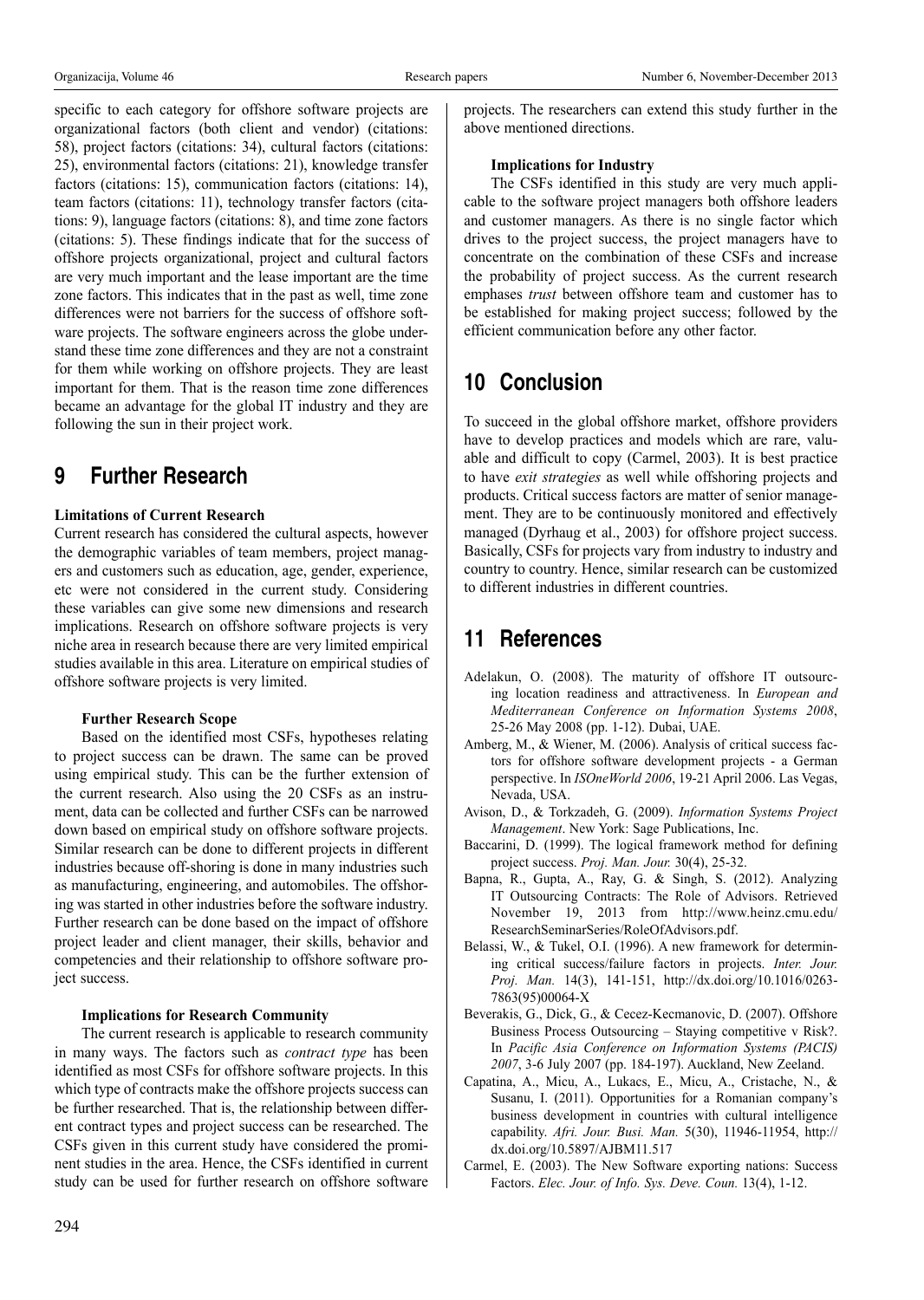- DeHondt, G., & Knapp, D. (2008). Offshore systems development: Factors affecting success. In *39th Annual Meeting of the Decision Sciences Institute*, 22-25 November 2008 (pp. 1-20). Baltimore, Maryland, USA: *Decision Sciences Institute.*
- Dyrhaug, Q.X., Andersen, E.S., & Rolstadås, A. (2003). A Generalized Critical success factor process model for managing offshore development projects in Norway. In *17th IPMA world congress on Project Management*, 2-6 June 2003 (pp. 1-7). Moscow, Russia.
- Eberlein, M. (2008). Culture as a critical success factor for successful global project management in multi-national IT service projects. *Jour. Info. Tech. Man.* XIX(3), 27-42.
- Ganesh, J., & Moitra, D. (2004). An empirical examination of the determinants of successful transition management in offshore business process outsourcing. In Romano, N.C. (Ed.), *Proceedings of the 10th Americas Conference on Information Systems* (pp. 3493-3500)*.* New York: Association of Information Systems.
- Gengler, E.B. (2003). Ukraine and Success criteria for the software exports industry. *Elect. Jour. Info. Sys. Deve. Coun.* 13(8), 1-18.
- Gold, T. (Undated, 1a). Success factors in Managing Outsourced Software Development: Part One. Retrieved June 16, 2012, from http://www.compaid.com/caiinternet/ezine/tandy-2.pdf
- Gold, T. (Undated, 1b). Success factors in Managing Outsourced Software Development: Part One. Retrieved June 16, 2012, from http://www.compaid.com/caiinternet/ezine/tandy-3.pdf
- Hirschheim, R., George, B., & Wong. S.F. (2004). Information technology outsourcing: The move towards offshoring. *Ind. Jour. Eco. Bus.*, Fall 2004 (Special Issue), 103-124.
- Huang, H., & Trauth, E.M. (2007). Cultural influences and globally distributed information systems development: Experiences from Chinese IT Professionals. In *SIGMIS-CPR'07*, 19-21 April 2007 (pp. 36-45). St. Louis, Missouri, USA.
- Jennex, M.E., & Adelakun, O. (2003). Success factors for offshore Information System Development. *Jour. Info. Tech. Case. App.*  5(3), 12-31.
- Kolding, M., & Kroa, V. (2007). Russia as offshore software development location: Should you consider this your next move?. *White Paper of IDC* (pp. 1-20). London, UK: EMEA.
- Marcon, T., & Gopal, A. (2004). IT Offshoring: a Research Agenda. *A paper of Seminar Series*, 30 April 2004 (pp. 1-6). Department of Information Systems, ESADE Business School, ESADE Ramon Llull University, Spain.
- Mathrani, A., Viehland, D., & Parsons, D. (2005). Dynamics of Offshore Software Development Success: The Outsourcers' Perspective. In *Knowledge Management in Asia Pacific (KMAP) 2005*, 28-29 November 2005 (pp. 1-16). Wellington, New Zealand.
- Mathrani, A., Parsons, D. & Mathrani, S. (2012). Knowledge Management Initiatives in Offshore Software Development: Vendor's Perspectives. *Jour. Uni. Comp. Sci.* 18(19), 2706- 2730, http://dx.doi.org/10.3217/jucs-018-19-2706
- McCarthy, J. (2007). *The state of development of the IT services global delivery model*. Cambridge: Forrester Research, Inc.
- Mechitov, A.I., & Moshkovich, H.M. (2008). IT offshore outsourcing: A Russian outlook. In *39th Annual Meeting of the Decision Sciences Institute*, 22-25 November 2008 (pp. 1041-1046). Baltimore, Maryland, USA.
- Munns, A.K., & Bjeirmi, B.F. (1996). The role of project management in achieving project success. *Inte. Jour. Proj. Man.* 14(2), 81-87, http://dx.doi.org/10.1016/0263-7863(95)00057-7
- Nassimbeni, G., Sartor, M., & Dus, D. (2010). Security risks in service offshoring/outsourcing: an assessment model based on the failure mode and effect analysis. In *21st Annual Conference POMS*, 7-10 May 2010 (pp. 1-39). Vancouver, Canada.
- Patel, D., Lawson-Johnson, C., & Patel, S. (2009). The effect of cultural differences on software development. In *5th Annual International Conference on Computing and ICT Research (ICCIR) 2009*, 2-4 August 2009 (pp. 250-263). Mekerere University, Uganda.
- Philip, T., Schwabe, G., & Wende, E. (2010). Early warning signs of failures in offshore software development projects. *A Researchin-progress paper* (pp. 1-16). Information Management Research Group, Department of Informatics, University of Zurich, Zurich, Switzerland.
- Prikladnicki, R., Audy, J.L.N., & Evaristo, R. (2004). An empirical study on global software development: Offshore insourcing of IT projects. In *3rd International Workshop on Global Software Development at ICSE (GSD'04)*, 24 May 2004 (pp. 53-58). Edinburg, Scotland, UK.
- Rai, A., Maruping, L.M., & Venkatesh, V. (2009). Offshore Information Systems Project Success: The role of social: embeddedness and cultural characteristics. *MIS. Quar.* 33(3), 617-641.
- Raisinghani, M.S., Starr, B., Hickerson, B., Morrison, M., & Howard, M. (2008). Information Technology/Systems offshore outsourcing: Key Risks and Success Factors. *Jour. Info. Tech. Res.* 1(1), 72-92, http://dx.doi.org/10.4018/jitr.2008010107
- Ranganathan, C., & Balaji, S. (2007). Critical capabilities for offshore outsourcing of Information Systems. *Spro. Work. Pap. Info. Sys.* 7(14), 1-25, retrieved November 20, 2013 from http:// sprouts.aisnet.org/7-14
- Ranganathan, C., & Outlay, C.N. (2009). Life after IT outsourcing: Lessons learned from resizing the IT workforce. *MIS. Quar. Exec.* 8 (4), 161-173.
- Remus, U., & Wiener, M. (2009). Critical success factors for managing offshore software development projects. *Jour. Glob. Info. Tech. Man.* 12(1), 06-28.
- Sangwan, R., Bass, M., Mullick, N., Paulish, D.J., & Kazmeier, J. (2006). *Global Software Development Handbook. Applied Software Engineering Series*, New York: Auerbach Publications.
- Schott, K. (2011). Vendor-Vendor knowledge transfer in global ISD outsourcing projects: Insights from a German case study. In *15th Pacific Asia Conference on Information Systems (PACIS) 2011*, 7-11 July 2011 (pp. 1-14). Brisbane, Australia.
- Shahzad, F., Ahmed, S., Sher, F. & Ullah, K. (2011). Communication Challenges in Success of Offshore Software Development. *Int. Jour. Rev. Comp.* 8(2011), 87-96.
- Sundberg, H.P., & Sandberg, K.W. (2004). Critical Success Factors from a social insurance IT-project in Sweden. In *IADIS International conference e-society 2004,* 16-19 July 2004 (pp. 87-94). Avila, Spain.
- Turner, J.R., & Müller, R. (2005). The Project manager's leadership style as a success factor on projects: A literature review. *Proj. Mana. Jour.* 36(1), 49-61.
- Westerveld, E. (2003). The Project Excellence Model®: linking success criteria and critical success factors. *Inte. Jour. Proj. Mana.* 21 (1), 411-418, http://dx.doi.org/10.1016/S0263- 7863(02)00112-6
- Westner, M. (2009). Antecedents of success in IS Offshoring projects – Proposal for an empirical research study. In *17th European Conference on Information Systems*, 8-10 June 2009 (pp. 1-13). Verona, Italy.
- Westner, M., & Strahringer, S. (2008). Evaluation Criteria for selecting offshoring candidates: An analysis of practices in German business. *Jour. Info. Tech. Mana.* XIX(2008), 16-34.
- Westner, M., & Strahringer, S. (2010). Determinants of success in IS offshoring projects: Results from an empirical study of German companies. *Info. Mana.* 47 (2010), 291-299, http://dx.doi. org/10.1016/j.im.2010.06.003